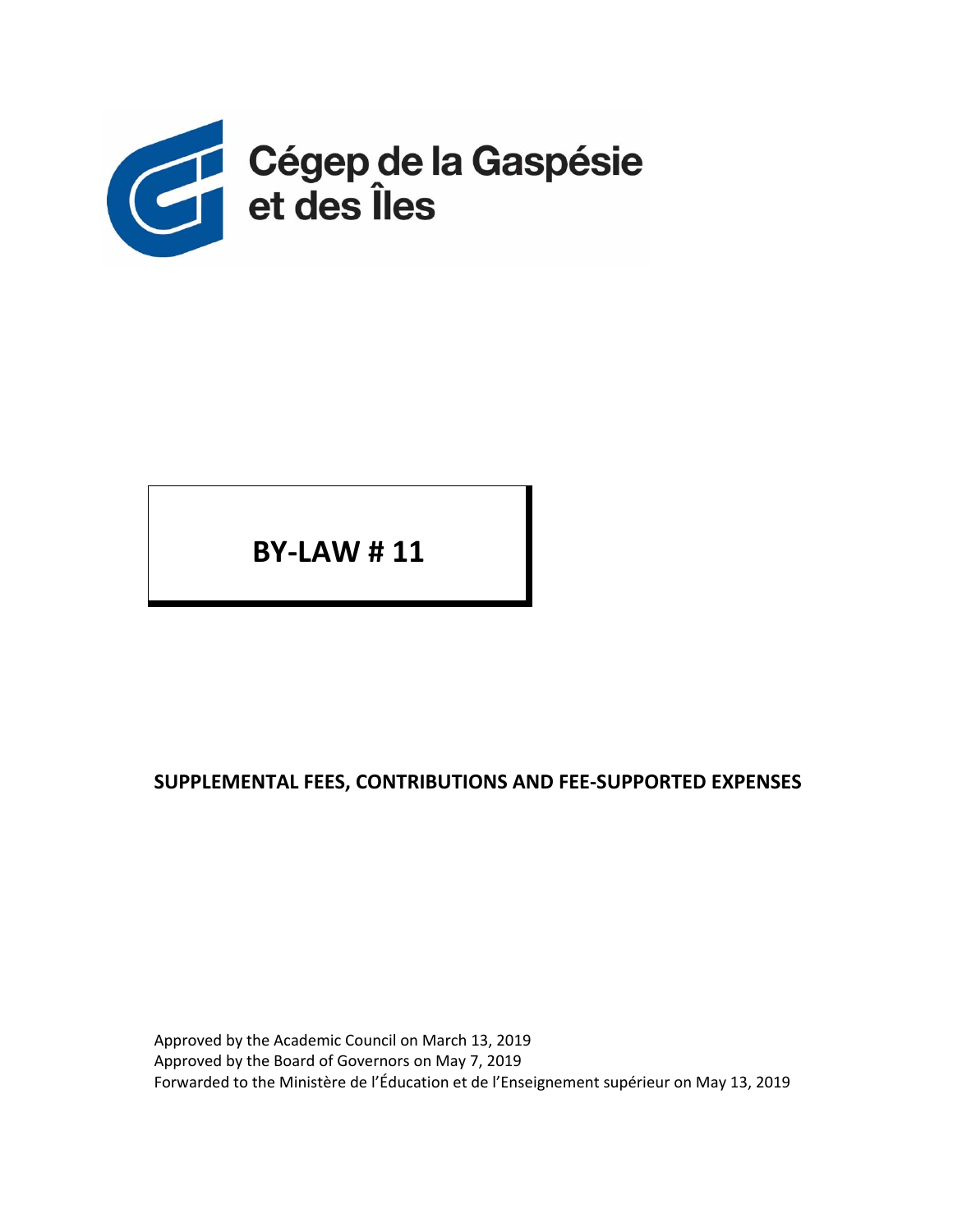# **TABLE OF CONTENTS**

| ARTICLE 7: FEES ASSOCIATED WITH THE PRODUCTION OF OFFICIAL DOCUMENTS 5 |  |
|------------------------------------------------------------------------|--|
|                                                                        |  |
|                                                                        |  |
|                                                                        |  |
|                                                                        |  |
|                                                                        |  |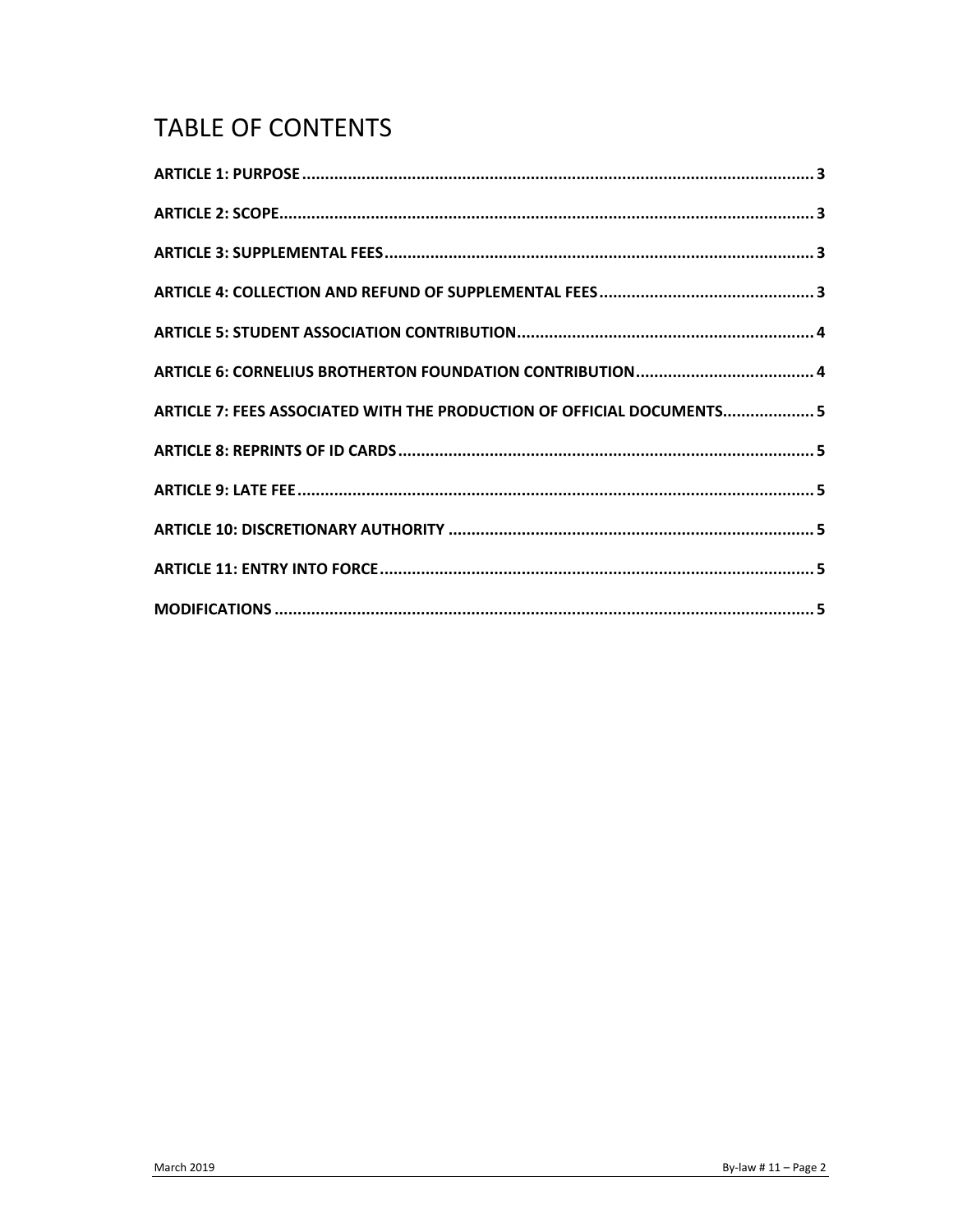### **SUPPLEMENTAL FEES, CONTRIBUTIONS AND FEE‐SUPPORTED EXPENSES**

#### **ARTICLE 1: PURPOSE**

1.01 The purpose of this by-law is to determine certain fees charged to students enrolled at the Cégep de la Gaspésie et des Îles; these include supplemental fees, contributions and some fees charged for expenses not dealt with by the *Regulation respecting admission fees, registration fees and fees for college teaching services* and their refund.

#### **ARTICLE 2: SCOPE**

2.01 This by-law applies to all full-time and part-time students enrolled in a college study program (DCS or ACS) offered by the College. The fees apply to current and former students, in accordance with the services they use.

#### **ARTICLE 3: SUPPLEMENTAL FEES**

- 3.01 All students admitted to the College (including auditors) must pay an \$84 fee to cover the cost of the following activities and services:
	- Recreational sociocultural and sport activities;
	- **Community life;**
	- Group insurance;
	- **Labour market integration;**
	- Health and social services;
	- Tele-transactions;
	- Printing;
	- Measures to welcome remote students and provide them with support to help them succeed; and
	- Other service(s) specific to individual campuses.

#### **The amount charged for supplementary fees will be indexed in tandem with the previous year's consumer price index.**

- 3.02 Foreign students not covered by the Québec medical and hospitalisation plan (*Régime d'assurance maladie et hospitalisation du Québec* – RAMQ) must pay the premium charged for the group medical insurance plan.
- 3.03 Students enrolled in the Adventure Studies stream must pay the fees associated with this optional extracurricular stream.
- 3.04 Students who take guidance tests will be charged the related fees (\$50 or more).

#### **ARTICLE 4: COLLECTION AND REFUND OF SUPPLEMENTAL FEES**

- 4.01 The fees are payable in full at the time prescribed by the College, on registration day at the latest.
- 4.02 The fees are refundable if the student does not register.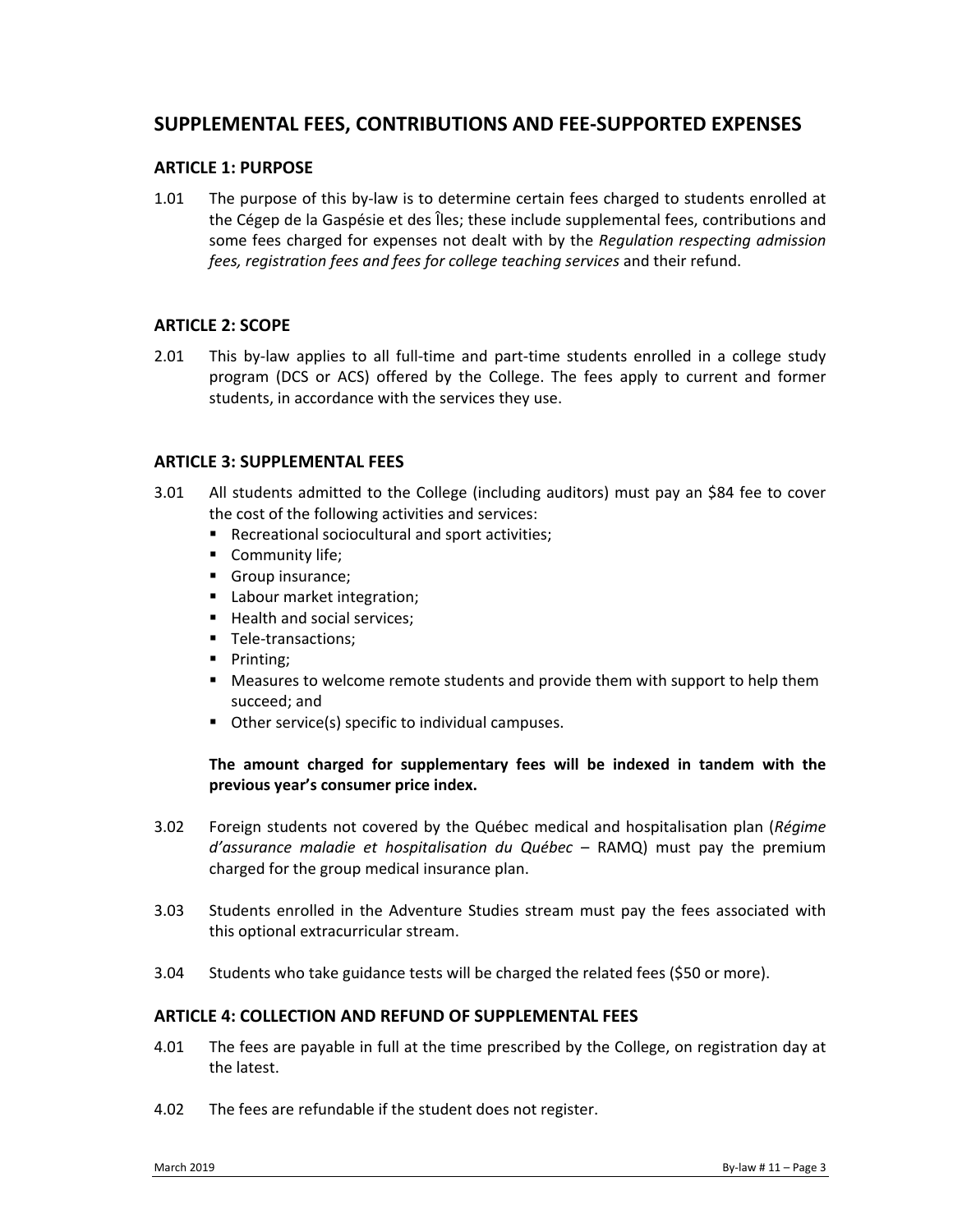- 4.03 Students confirm their registration the first time they consult their schedule via Omnivox.
- 4.04 Montréal Campus students who have not cancelled their registration by 4 pm on registration day cannot apply to have their supplemental fees refunded.
- 4.05 The Adventure Studies stream‐related fee will be refunded for students who have not participated in any program activities. However, the College reserves the right to not refund the entire amount paid when some of that amount is earmarked for activity planning and execution.

#### **ARTICLE 5: STUDENT ASSOCIATION CONTRIBUTION**

- 5.01 Contributions collected by the College for and on the behalf of an association are managed in accordance with said association's own conditions; said association must however comply with the following conditions:
	- a) The association must be recognised by the College at the time students register;
	- b) At the time students register, the association must also be legally incorporated or wish to become legally incorporated;
	- c) Before March 1, the association must forward to the College board of governors a resolution asking to have its fee collected by the College, indicating the membership fee to be collected; and
	- d) This request on the part of an association must be accompanied by its annual financial statements for the previous year, verified by an accounting firm or by a qualified person recognised by the College.
- 5.02 The student membership fee is payable in full at the time of registration.
- 5.03 The student membership fee collected pursuant to Article 5.01 is refundable in accordance with the conditions established by the students' association involved.
- 5.04 For any other request to have the College charge fees to the students, student associations must comply with the conditions set out in Article 5.01.

#### **ARTICLE 6: CORNELIUS BROTHERTON FOUNDATION CONTRIBUTION**

- 6.01 Further to an agreement with the students' associations, a \$5 contribution is collected per term to support the endeavours of the Cornelius Brotherton Foundation<sup>1</sup>.
- 6.02 The contribution collected pursuant to Article 6.01 is refundable upon request and in accordance with the conditions established by the Cornelius Brotherton Foundation.

 $\overline{a}$ 

 $<sup>1</sup>$  This contribution is not applicable in the case of students admitted to unsubsidised programs of study</sup> leading to an attestation of college studies (ACS).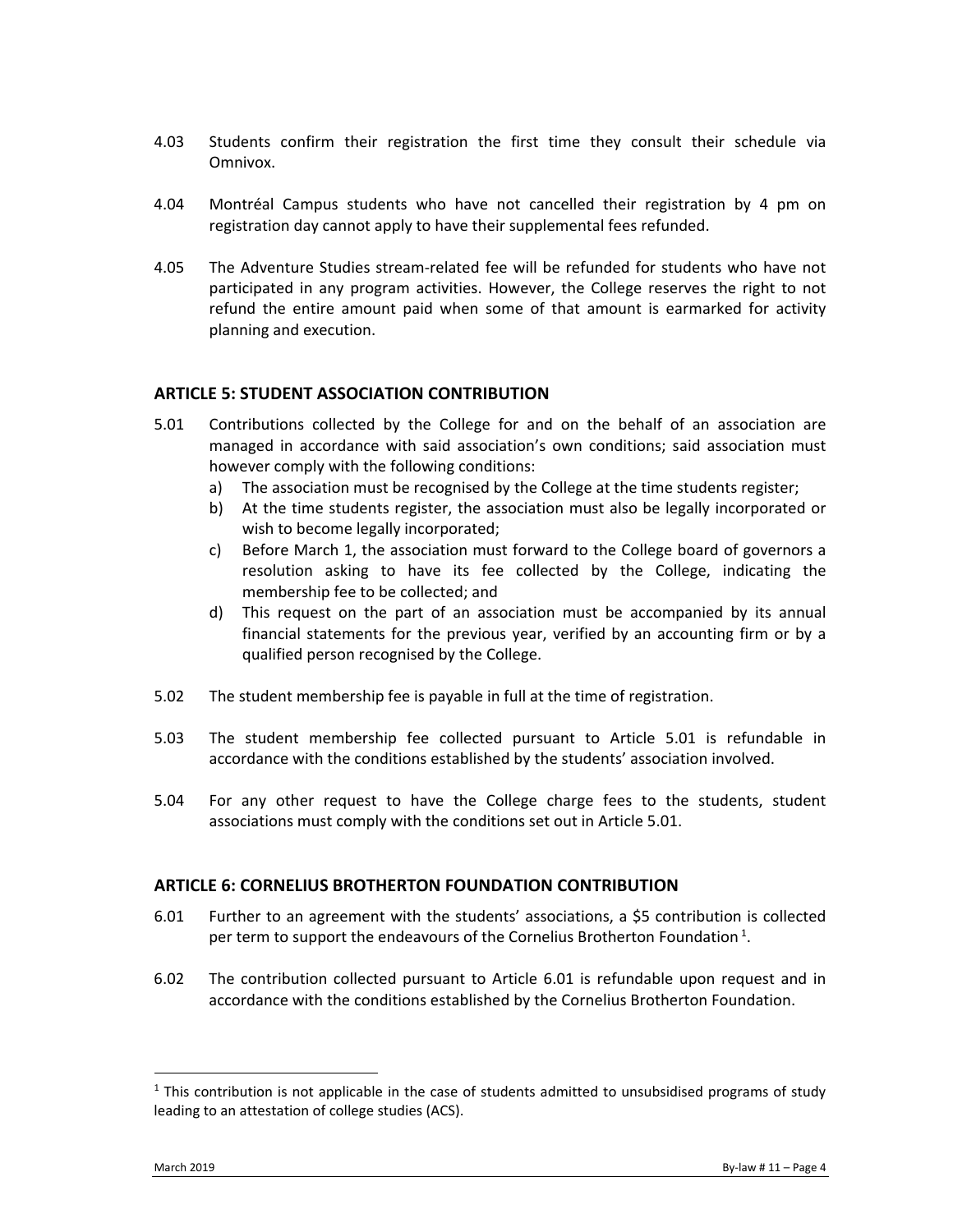#### **ARTICLE 7: FEES ASSOCIATED WITH THE PRODUCTION OF OFFICIAL DOCUMENTS**

Administrative fees are charged for the production of official documents:

| School attendance certificate                                     |              |
|-------------------------------------------------------------------|--------------|
| Available via Omnivox<br>$\overline{\phantom{a}}$                 | Free         |
| If required by an act or regulation<br>-                          | Free         |
| <b>Additional copies</b><br>-                                     | \$5 per copy |
| Other copies bearing the College seal<br>$\overline{\phantom{a}}$ | \$5 per copy |
| Term academic record                                              |              |
| First copy available via Omnivox<br>$\overline{\phantom{a}}$      | Free         |
| Copy bearing the College seal                                     | \$5 per copy |
| Copies of other documents                                         |              |
| Letters, insurance forms, other forms, copies of records, etc.    | \$5 per copy |

#### **ARTICLE 8: REPRINTS OF ID CARDS**

8.01 Students who wish to obtain a laminated copy of their student ID card will be charged a \$5 fee. The fee for the digital student ID card is included in the registration fee provided for in Regulation # 2.

#### **ARTICLE 9: LATE FEE**

9.01 Late fees may be applied by the College in cases where an invoice is not settled before the established deadline for payment.

#### **ARTICLE 10: DISCRETIONARY AUTHORITY**

10.01 The Dean's Office can examine certain cases brought to its attention and if warranted, charge amounts lower than those indicated in this by‐law.

#### **ARTICLE 11: ENTRY INTO FORCE**

11.01 This by-law shall enter into force on May 8, 2019 and the fees identified herein shall apply beginning in the Fall 2019 term.

#### **MODIFICATIONS**

- April 2006: Addition of articles 6.02 and 6.03
- September 2007: Addition of Article 3.02
- May 2014
- October 2015
- March 2019